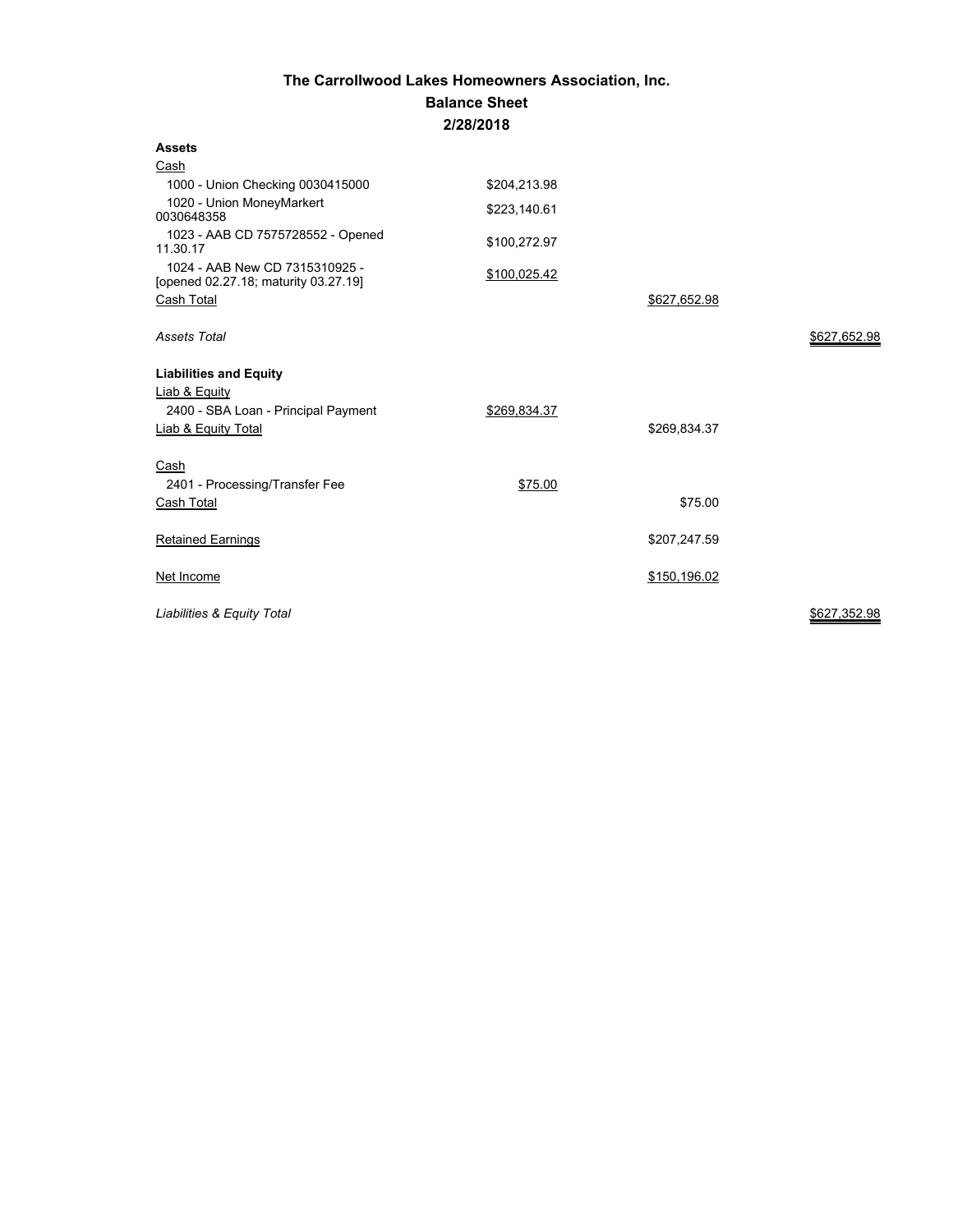# **The Carrollwood Lakes Homeowners Association, Inc. Income Statement 2/1/2018 - 2/28/2018**

| 2/1/2018 - 2/28/2018                             |             | Year To Date           |  |
|--------------------------------------------------|-------------|------------------------|--|
| Income                                           |             |                        |  |
| Cash                                             |             |                        |  |
| 4012 - HOA Dues Received                         |             | \$161,830.15           |  |
|                                                  | \$31,288.87 |                        |  |
| 4022 - Collections via Attorney                  | \$1,184.03  | \$2,438.56<br>\$300.00 |  |
| 4025 - Property R&M Fee Income                   | \$0.00      |                        |  |
| 4038 - Miscellaneous Income                      | \$0.00      | \$20.00<br>\$20.00     |  |
| 4046 - Pool Key/Pass Income                      | \$20.00     |                        |  |
| <b>Total Cash</b>                                | \$32,492.90 | \$164,608.71           |  |
| Income                                           |             |                        |  |
| 4023 - Lien Fee Income                           | \$50.00     | \$117.95               |  |
| 4030 - Late Fee Income                           | \$1,214.95  | \$1,402.73             |  |
| 4115 - Interest Income                           | \$54.53     | \$107.64               |  |
| <b>Total Income</b>                              | \$1,319.48  | \$1,628.32             |  |
| <b>Total Income</b>                              | \$33,812.38 | \$166,237.03           |  |
| <b>Expense</b>                                   |             |                        |  |
| Admin/Operating                                  |             |                        |  |
| 6011 - Attorney Fees                             | \$615.00    | \$1,860.00             |  |
| 6053 - Owner Activity - Social Event             | \$0.00      | \$200.00               |  |
| 6055 - Postage/Printing/S&H                      | \$680.73    | \$1,140.61             |  |
| 6080 - Telephone                                 | \$175.61    | \$463.57               |  |
| 6082 - Internet                                  | \$71.96     | \$143.78               |  |
| <b>Total Admin/Operating</b>                     | \$1,543.30  | \$3,807.96             |  |
| Fees to Mgmt Co                                  |             |                        |  |
| 6620 - HOA Management Fees                       | \$1,715.75  | \$3,431.50             |  |
| 6670 - Office Supplies Reimbursement             | \$18.00     | \$36.00                |  |
| <b>Total Fees to Mgmt Co</b>                     | \$1,733.75  | \$3,467.50             |  |
| Mortgage                                         |             |                        |  |
| 6700 - Loan - Interest Payment                   | \$1,556.15  | \$2,216.55             |  |
| <b>Total Mortgage</b>                            | \$1,556.15  | \$2,216.55             |  |
| Repair/Maintenance                               |             |                        |  |
| 6134 - Debris/Trash Removal                      | \$0.00      | \$300.00               |  |
| 6210 - Landscaping - Contract                    | \$2,450.00  | \$4,900.00             |  |
| 6240 - Fee/License/Permit                        | \$20.00     | \$20.00                |  |
| 6252 - Pool - Maintenance                        | \$260.00    | \$585.00               |  |
| 6282 - Utilities - Share The Pennies             | \$0.51      | \$1.03                 |  |
| 6283 - Utilities - Water Cross Connection<br>Fee | \$4.44      | \$12.71                |  |
| 6284 - Utilities - Electric                      | \$243.99    | \$516.89               |  |
| 6287 - Utilities - Sewer/Water                   | \$38.31     | \$73.28                |  |
| 6288 - Utilities - City St Lighting              | \$4.75      | \$11.23                |  |
| 6289 - Utilities - Mosquito/Rodent Ctrl          | \$0.55      | \$1.58                 |  |
| 6292 - Utilities - Waste Disposal                | \$44.45     | \$127.28               |  |
| <b>Total Repair/Maintenance</b>                  | \$3,067.00  | \$6,549.00             |  |